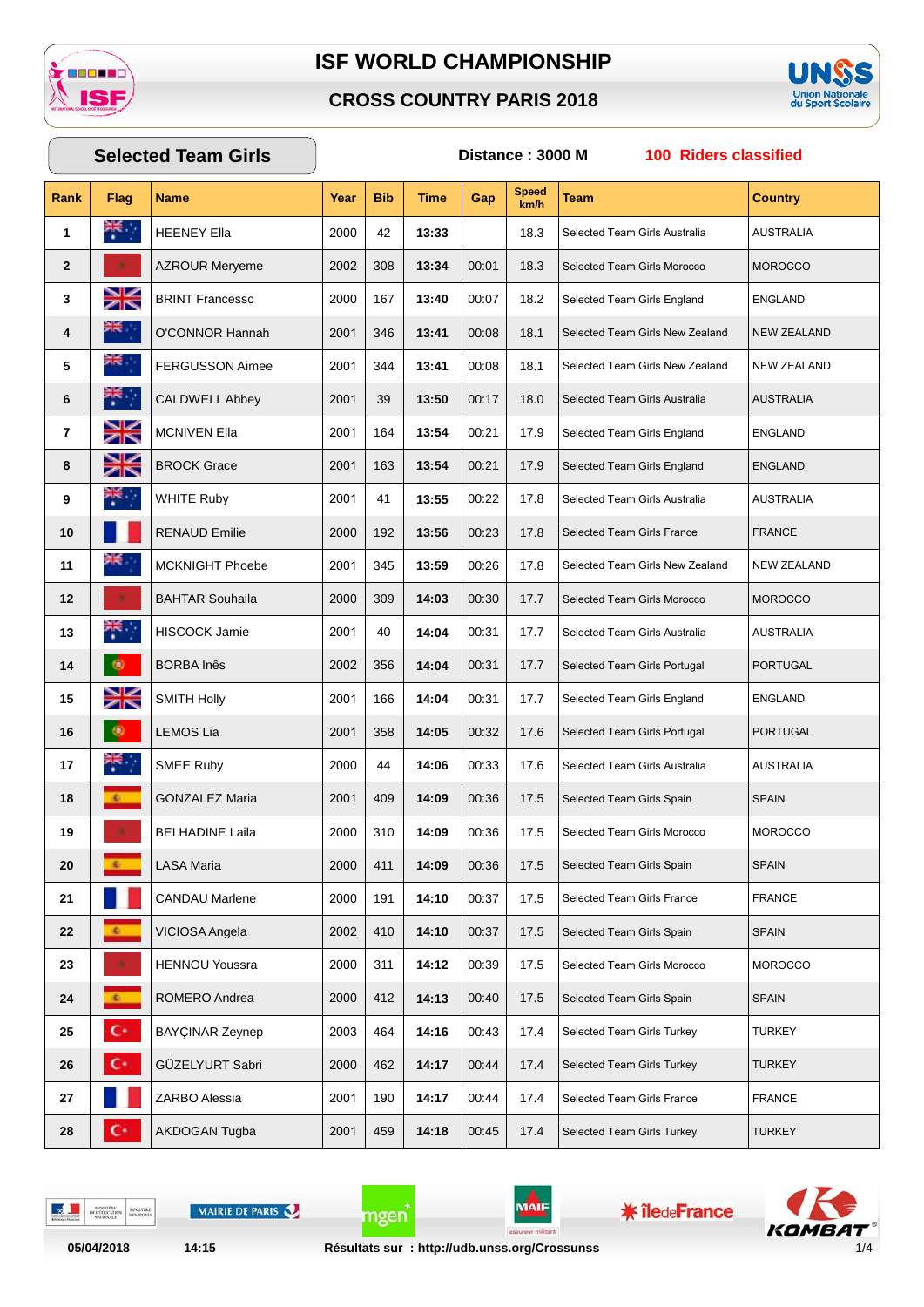

#### **CROSS COUNTRY PARIS 2018**



## **Rank Flag Name Year Bib Time Gap Speed km/h Team Country Selected Team Girls Distance : 3000 M 100 Riders classified** KENNEDY Sofia 2000 348 **14:19** 00:46 17.3 Selected Team Girls New Zealand NEW ZEALAND SAURA Elia 2000 413 | **14:23** | 00:50 | 17.3 Selected Team Girls Spain SPAIN MAAJI Fatima ez 2000 312 | **14:26** | 00:53 | 17.2 | Selected Team Girls Morocco | MOROCCO GHANIA Rezzik 2002 13 **14:27** 00:54 17.2 Selected Team Girls Algeria ALGERIA MILLER Catherin 2000 43 **14:27** 00:54 17.2 Selected Team Girls Australia AUSTRALIA WEBB Tessa 2000 349 **14:31** 00:58 17.1 Selected Team Girls New Zealand NEW ZEALAND CHARLIER Leonie 2001 187 | **14:36** | 01:03 | 17.0 Selected Team Girls France FRANCE NEIVA Bárbara 2001 359 **14:38** 01:05 17.0 Selected Team Girls Portugal PORTUGAL VERDAVAINE Elin 2001 189 **14:38** 01:05 17.0 Selected Team Girls France FRANCE NAWEL Chibah 2002 17 | **14:44** | 01:11 | 16.9 Selected Team Girls Algeria | ALGERIA NEZHA Hadj abde 2003 | 19 | 14:46 | 01:13 | 16.8 | Selected Team Girls Algeria | ALGERIA HUNT Tessa 2000 347 **14:46** 01:13 16.8 Selected Team Girls New Zealand NEW ZEALAND AIT HDA Ihssan 2003 313 **14:49** 01:16 16.8 Selected Team Girls Morocco MOROCCO **GHIJSELINGS Syr** 2002 | 87 | **14:50** 01:17 | 16.7 Selected Team Girls Belgium Selected Team Girls Belgium<br>Flanders 2002 BELGIUM FLANDERS **C** TOPTAS Tugba 2000 463 **14:56** 01:23 16.6 Selected Team Girls Turkey TURKEY AURELL ISA KARI 2001 | 419 | **14:58** | 01:25 | 16.6 Selected Team Girls Sweden SWEDEN ÅKERMAN SJÖSTRÖ 2003 421 **14:59** 01:26 16.6 Selected Team Girls Sweden SWEDEN HADJIRA Maamar 2002 14 **15:07** 01:34 16.4 Selected Team Girls Algeria ALGERIA **ISMAHANE Mekki** 2002 15 **15:08** 01:35 16.4 Selected Team Girls Algeria ALGERIA **CCER Ayse** 2001 461 **15:09** 01:36 16.4 Selected Team Girls Turkey TURKEY COSKUN Rumeysa 2001 460 15:11 01:38 16.3 Selected Team Girls Turkey TURKEY EIDUKA Patricij 2000 268 **15:11** 01:38 16.3 Selected Team Girls Latvia LATVIA SILVA Mónica 2000 361 **15:14** 01:41 16.3 Selected Team Girls Portugal PORTUGAL COPELAND Grace 2000 168 15:18 01:45 16.2 Selected Team Girls England ENGLAND SUHARITDUMRONG 2001 427 **15:18** 01:45 16.2 Selected Team Girls Thailand THAILAND WANNA Surakarn 2001 429 **15:18** 01:45 16.2 Selected Team Girls Thailand THAILAND VEIGA Joana 2001 360 **15:18** 01:45 16.2 Selected Team Girls Portugal PORTUGAL CONGAR Alexane 2001 188 **15:24** 01:51 16.1 Selected Team Girls France FRANCE

DELTO

MAIRIE DE PARIS

mgen

MAIF

**\* îledeFrance** 

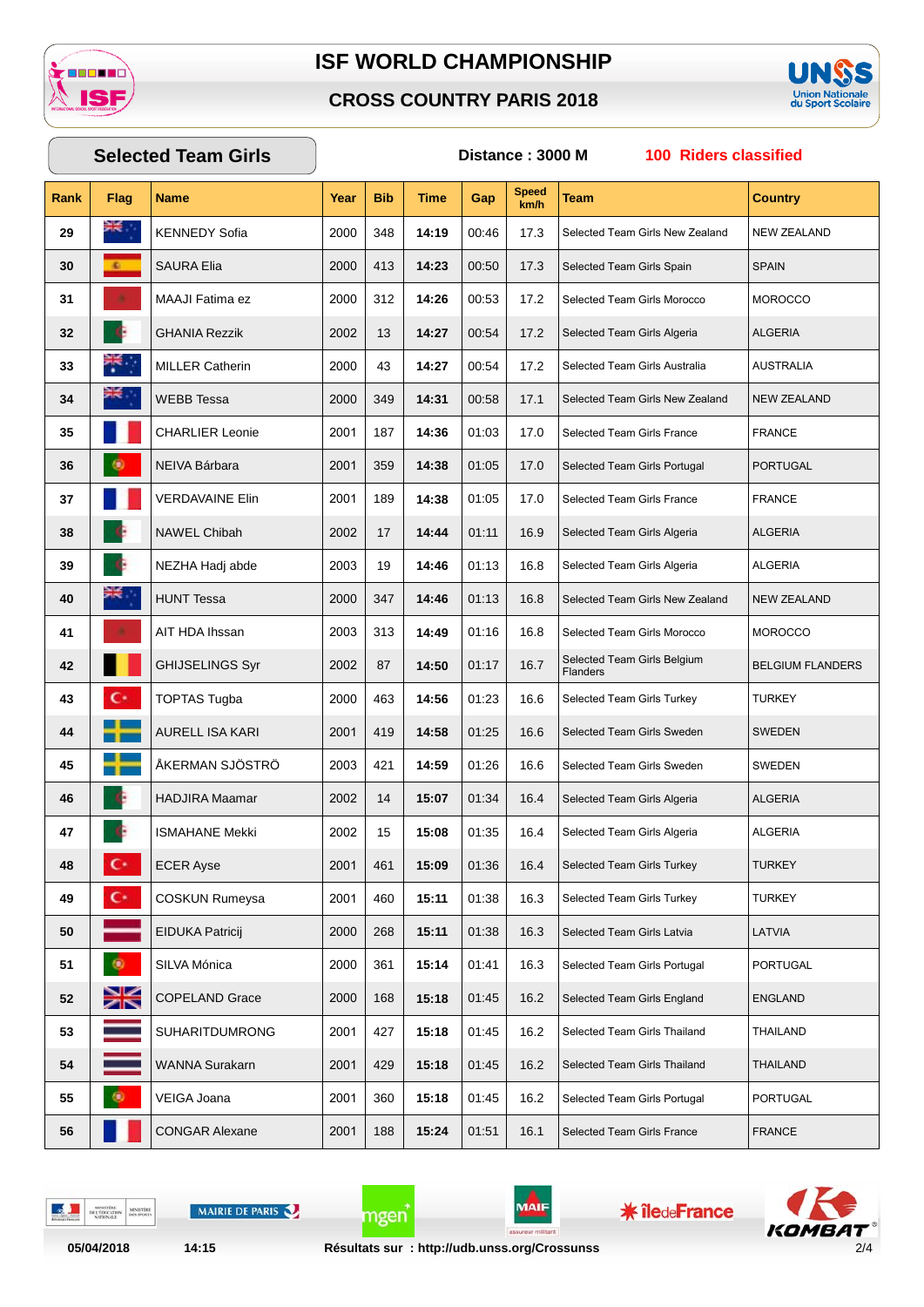

#### **CROSS COUNTRY PARIS 2018**



## **Rank Flag Name Year Bib Time Gap Speed km/h Team Country Selected Team Girls Distance : 3000 M 100 Riders classified 57** REME?OVá Mária 2000 389 **15:34** 02:01 15.9 Selected Team Girls Slovakia SLOVAKIA **58** CARVALHO Nádia 2001 357 **15:37** 02:04 15.9 Selected Team Girls Portugal PORTUGAL **59** RITTICHOTE Benj 2001 426 **15:37** 02:04 15.9 Selected Team Girls Thailand THAILAND **60** MALMSTEN Alva 2003 422 15:39 02:06 15.9 Selected Team Girls Sweden SWEDEN **61** CIRCULE Patrici 2001 267 **15:42** 02:09 15.8 Selected Team Girls Latvia LATVIA **62** REMENOVA Zuzana 2001 213 | **15:42** | 02:09 | 15.8 | Selected Team Girls Slovakia | SLOVAKIA **63** PETRAKOVA Anna 2000 269 **15:45** 02:12 15.8 Selected Team Girls Latvia LATVIA **64 1** VAN LENT Jana 2001 | 88 | **15:46** 02:13 | 15.7 Selected Team Girls Belgium Selected Team Girls Belgium<br>Flanders **65 BALAžOVJECHOVá** 2003 390 **15:48** 02:15 15.7 Selected Team Girls Slovakia SLOVAKIA **66** VANADZINA Kamil 2003 271 **15:51** 02:18 15.7 Selected Team Girls Latvia LATVIA **67** CHOUYPRADIT Sup 2002 425 15:58 02:25 15.5 Selected Team Girls Thailand THAILAND **68** BOCHRA Ammiche 2000 18 16:00 02:27 15.5 Selected Team Girls Algeria ALGERIA **69** BALAŽOVJECHOVÁ 2000 386 **16:10** 02:37 15.4 Selected Team Girls SLOVAKIA SLOVAKIA **70** WILASPHAINGOEN 2001 430 16:16 02:43 15.3 Selected Team Girls Thailand THAILAND **71** AUZINA Alvine h 2002 266 **16:18** 02:45 15.2 Selected Team Girls Latvia LATVIA **72** PERMAN Lova 2003 423 16:21 02:48 15.2 Selected Team Girls Sweden SWEDEN **73** GOOSSENS Lore 2001 73 | **16:22** 02:49 | 15.2 Don Bosco HECHTEL BELGIUM FLANDERS **74** THAMTIENG Natta 2002 428 **16:33** 03:00 15.0 Selected Team Girls Thailand THAILAND **75 N VERMEIREN Maaik** 2000 | 89 | **16:48** | 03:15 | 14.8 Selected Team Girls Belgium Selected I eam Girls Belgium<br>Flanders **76** DE RUYTER Jana 86 **17:00** 03:27 14.6 Selected Team Girls Belgium<br>Flanders BELGIUM FLANDERS **77** SKOREJA Liva 2003 270 **17:02** 03:29 14.6 Selected Team Girls Latvia LATVIA **78 decision 1200 | 486 | 17:08 | 03:35 | 14.5** Selected Team Girls United Arab Selected Team Girls United Arab | UNITED ARAB EMIRAT<br>Emirates **79** MAJZLIKOVá Kris 2001 388 17:08 03:35 14.5 Selected Team Girls Slovakia SLOVAKIA **80** TAN Shanlin 2003 120 **17:13** 03:40 14.4 Selected Team Girls China CHINA **81 BRN**?ALOVá Lea 2001 | 387 | **17:21** | 03:48 | 14.3 | Selected Team Girls Slovakia | SLOVAKIA **82**  $\overline{\phantom{a}}$   $\overline{\phantom{a}}$   $\overline{\phantom{a}}$   $\overline{\phantom{a}}$   $\overline{\phantom{a}}$   $\overline{\phantom{a}}$   $\overline{\phantom{a}}$   $\overline{\phantom{a}}$   $\overline{\phantom{a}}$   $\overline{\phantom{a}}$   $\overline{\phantom{a}}$   $\overline{\phantom{a}}$   $\overline{\phantom{a}}$   $\overline{\phantom{a}}$   $\overline{\phantom{a}}$   $\overline{\phantom{a}}$   $\overline{\phantom{a}}$   $\overline{\phantom{a}}$  **83** ORDQVIST Tove 2001 420 **17:38** 04:05 14.1 Selected Team Girls Sweden SWEDEN **84 C** EZZINA Hela 2002 438 **17:40** 04:07 14.0 Selected Team Girls Tunisia TUNISIA

DELTO

MAIRIE DE PARIS

mgen

MAIF

**\* îledeFrance**